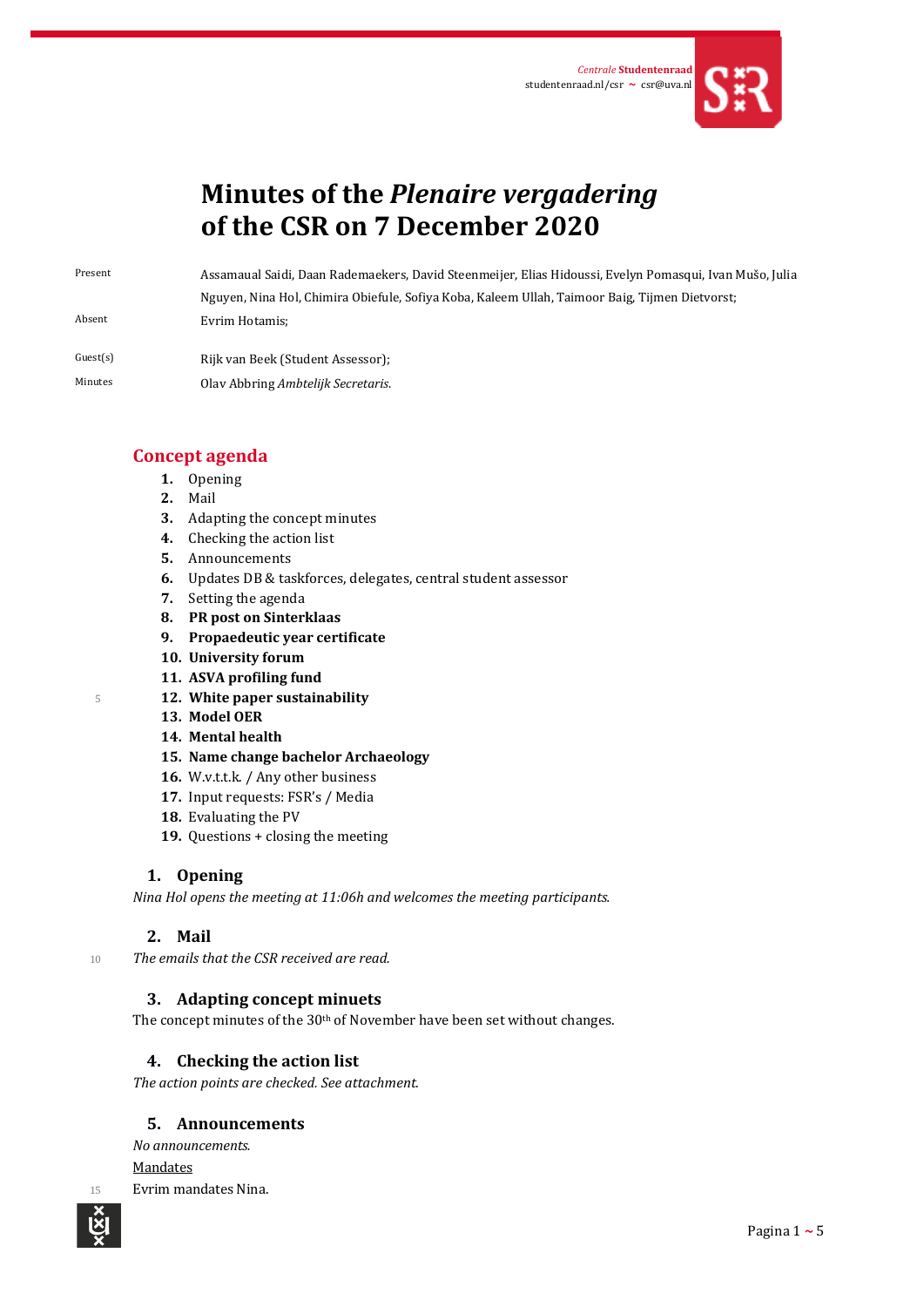

Sofiya mandates Elias. Taimoor mandates Julia. Tijmen mandates Ivan. 14 votes. The quorum is met.

#### **6. Updates DB & taskforces, delegates, central student assessor**

# <sup>20</sup> *No questions on the updates*.

#### **7. Setting the agenda**

Agenda point 13, model OER has been taken off the agenda. Agenda point 14 Mental health has been taken off the agenda.

#### **8. PR post on Sinterklaas**

The CSR discusses whether or not the CSR should be posting and discussing national political issues. Taimoor proposes to amend the voting proposal to have a telegram vote about this subject. It is agreed that the vote 25 will be held during this PV meeting. If it is not accepted Kaleem will gather the arguments, change the post accordingly and then conduct an e-mail vote.

**Voting proposal:** The CSR 20-21 decides in favour of posting against the Zwarte Piet tradition on our social media.

30 In favour: 6 Against: 5 Blanco: 2 Abstain: 1 *There is no majority for this proposal, no decision has been taken.*

35

#### *The CSR is in favour of holding an email vote regarding the PR post on Sinterklaas.*

Chimira adds that she thinks that if the voting proposal is amended this amended should entail a broadening of the message. If parts of the message are taken out it might lose its message.

#### **9. Propaedeutic year certificate**

40 The question is whether the faculties should hand out a propaedeutic year certificate again and host an event when the certificates are handed out. It is argued that having this certificate doesn't have any added value to the students. However, it is argued that the certificate creates a positive reinforcement for students to study and complete their first year. It is also argues that having an event will create a further division between students.

45 It is added that the propaedeutic certificate holds no extra weight at the university. This only applies to the university of applied sciences.

To have this discussion it should be made clear what the added value is of a paper certificate. It should also be looked into if this discussion should take place on a central or de-central level of medezeggenschap.

<sup>50</sup> *Tijmen leaves the meeting*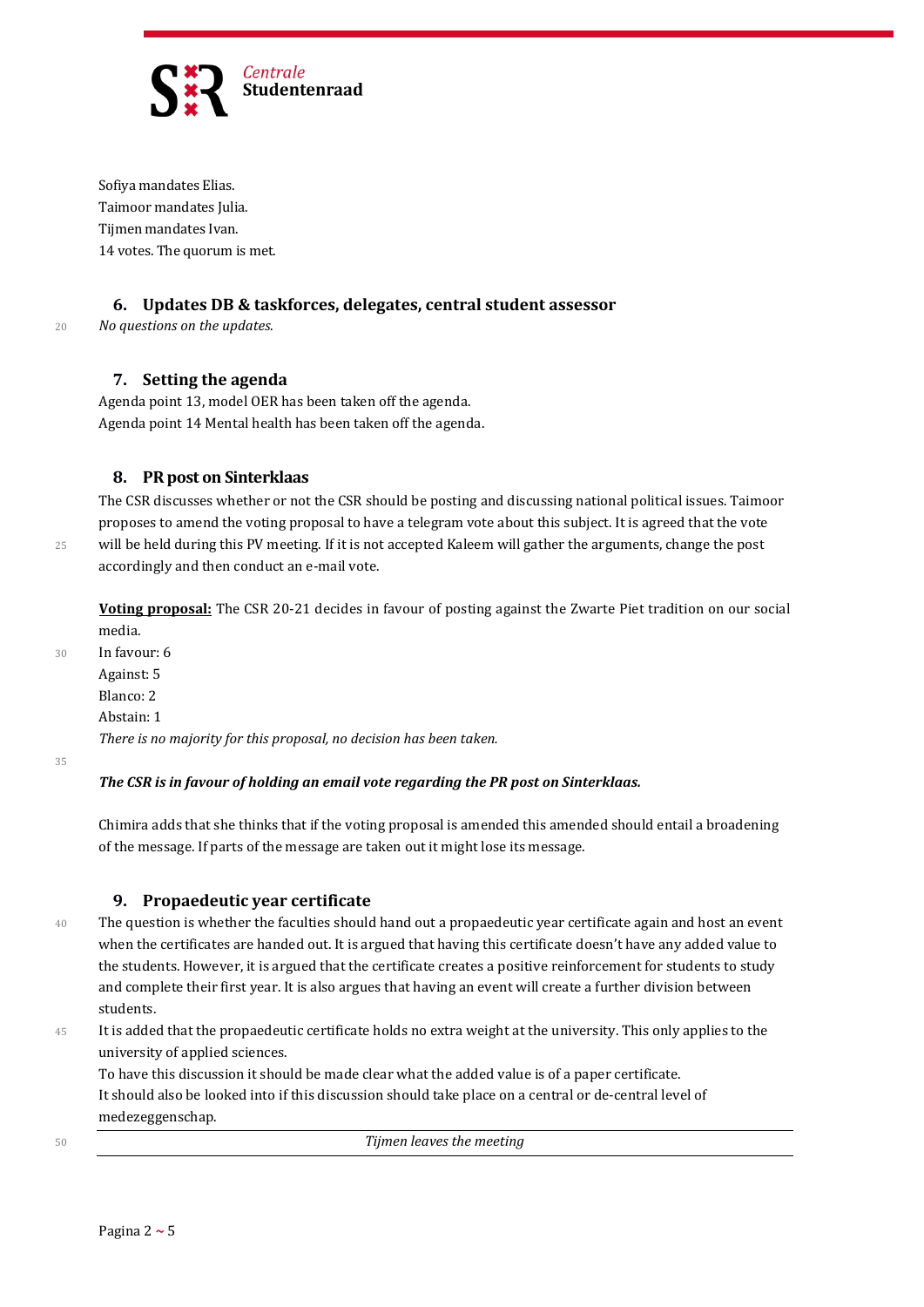

**Voting proposal:** The CSR 20-21 decides in favour of advising the CvB to distribute propaedeutic certificates on completion of the first-year courses.

In favour: 6 55 Against: 6

Blanco: 0 Abstain: 2 *There is no majority for this proposal, no decision has been taken.*

<sup>60</sup> *Taimoor leaves the meeting*

# **10. University forum**

Ivan introduces this point. The idea is to give student participants a voucher for taking part in the discussion during the University Forum. It is important to make sure the selection procedure include people from all parts of the UvA.

<sup>65</sup> **Voting proposal:** The CSR 20-21 decides in favour of supporting the University forum compensation for the participating students.

In favour: 13 Against: 0 Blanco: 0

70 Abstain: 1

*The council decides in favour of supporting the University forum compensation for the participating students. (Decision)*

# **11. ASVA profiling fund**

David introduces the topic. The voting proposal is to decide against the reducing of the monthly compensation 75 of the ASVA board. The argumentation is that the ASVA board works 40 hours a week, they receive the same amount of a CSR DB member. Last year's CSR couldn't come to a decision on this topic, therefore the new CSR should vote on it.

**Voting proposal:** The CSR 20-21 decides against the reducing of the monthly compensation of the ASVA board.

80 In favour: 13

Against: 0

Blanco: 0

Abstain: 1

In favour: 14

*The council decides in favour of being against the reducing of the monthly compensation of the ASVA board.*

<sup>85</sup> *(Decision)*

# **12. White paper sustainability**

Elias introduces this topic. He states that the file holders have not been able to meet with the employees of the UvA on this topic. The file holders have a lot of questions, therefore they propose to advice against it for now.

**Voting proposal:** The CSR 20-21 decides in favour of agreeing with the file-holders of the Sustainability file 90 and decides on sending a negative advice on the White Paper on Sustainability.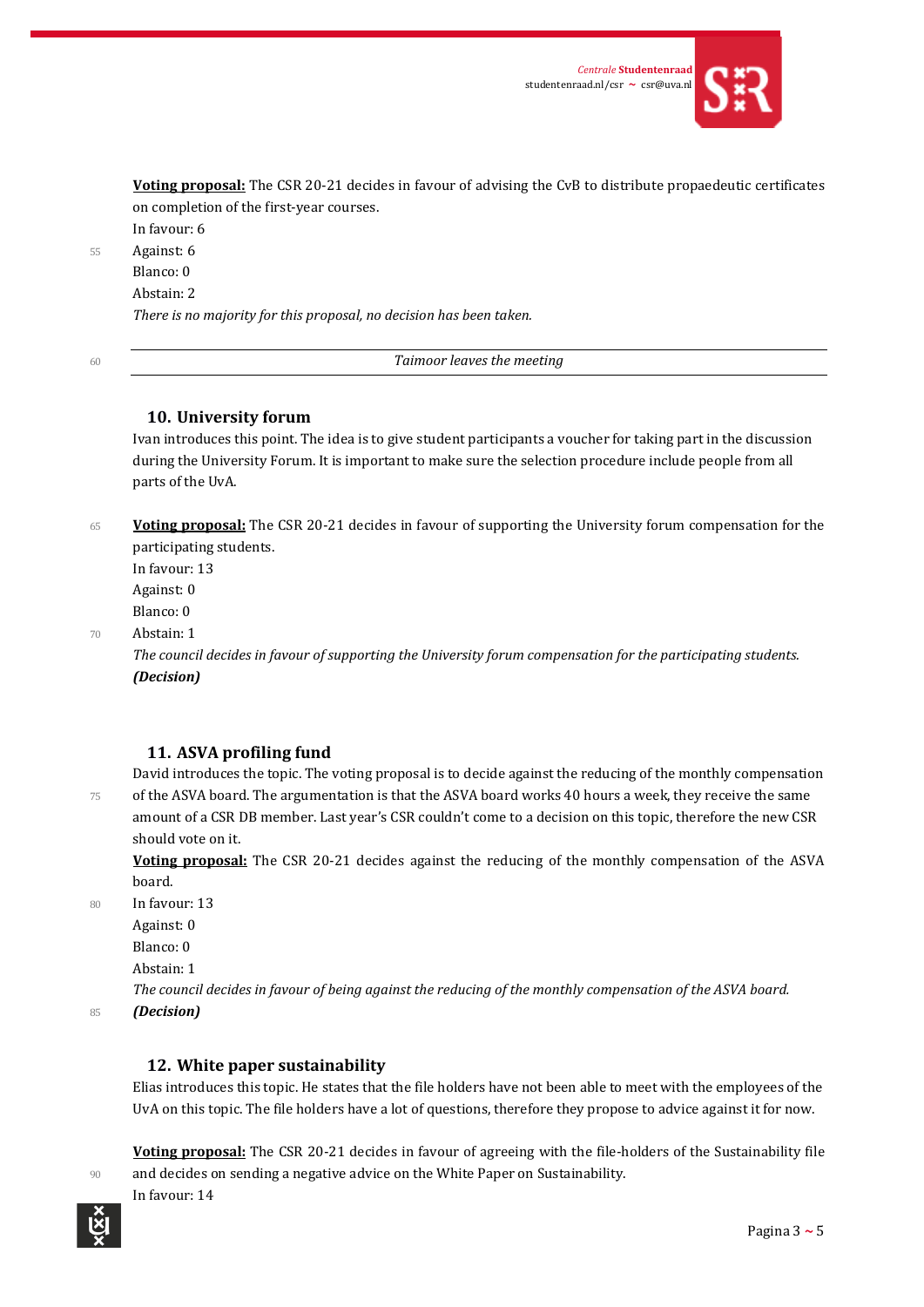

Against: 0 Blanco: 0

Abstain: 0

<sup>95</sup> *The council decides in favour of agreeing with the file-holders of the Sustainability file and decides on sending a negative advice on the White Paper on Sustainability. (Decision)*

Elias adds that the file holders will look into getting the information they need to inform the CSR. If this information is gathered the file holders will prepare a meeting piece for the next PV.

#### **13. Name change bachelor archaeology**

100 Tijmen states that it currently isn't clear what the change of the bachelor entails. Tijmen will update the CSR on the further updates.

# **14. W.V.T.T.K. / Any other business**

Elias states that he would like to make clear that the mandates are done in a way that is agreed upon in the HR. Also Elias states that members of the CSR should refrain from having discussions in the CSR chat about topics that should be discussed in the PV or committee meetings.

# **15. Input requests for the FSR's / to the media**

<sup>105</sup> *No input requests.*

# **16. Evaluating the PV**

Make sure that the meeting pieces are send in time and that the details of the meeting piece are correct. This includes that status of the meeting piece 'informing/discussing/deciding' should be correctly noted in the piece.

The discussions on subject during the PV should also be conducted in according to the BOB-cycle that the CSR 110 agreed on.

# **17. Questions + closing the meeting**

Assamaual asks if the DB can ask when the response on Huawei will be send in by the CvB. Sofiya states that the delegates have a meeting tonight at 17:00. The model-OER invitation has been send. However, only FNWI and FdG have answered the poll.

<sup>115</sup> *The pro memoria is read.*

13:10 Nina closes the meeting.

#### **Decisions**

| 120 | 201207-01 | The CSR 20 21 decides in favour of supporting the University forum compensation for the                         |
|-----|-----------|-----------------------------------------------------------------------------------------------------------------|
|     |           | participating students.                                                                                         |
|     | 201207-02 | The CSR 20121 decides in favour of being against the reducing of the monthly compensation<br>of the ASVA board. |
|     | 201207-03 | The CSR 20 21 decides in favour of agreeing with the file-holders of the Sustainability file                    |
| 125 |           | and decides on sending a negative advice on the White Paper on Sustainability.                                  |